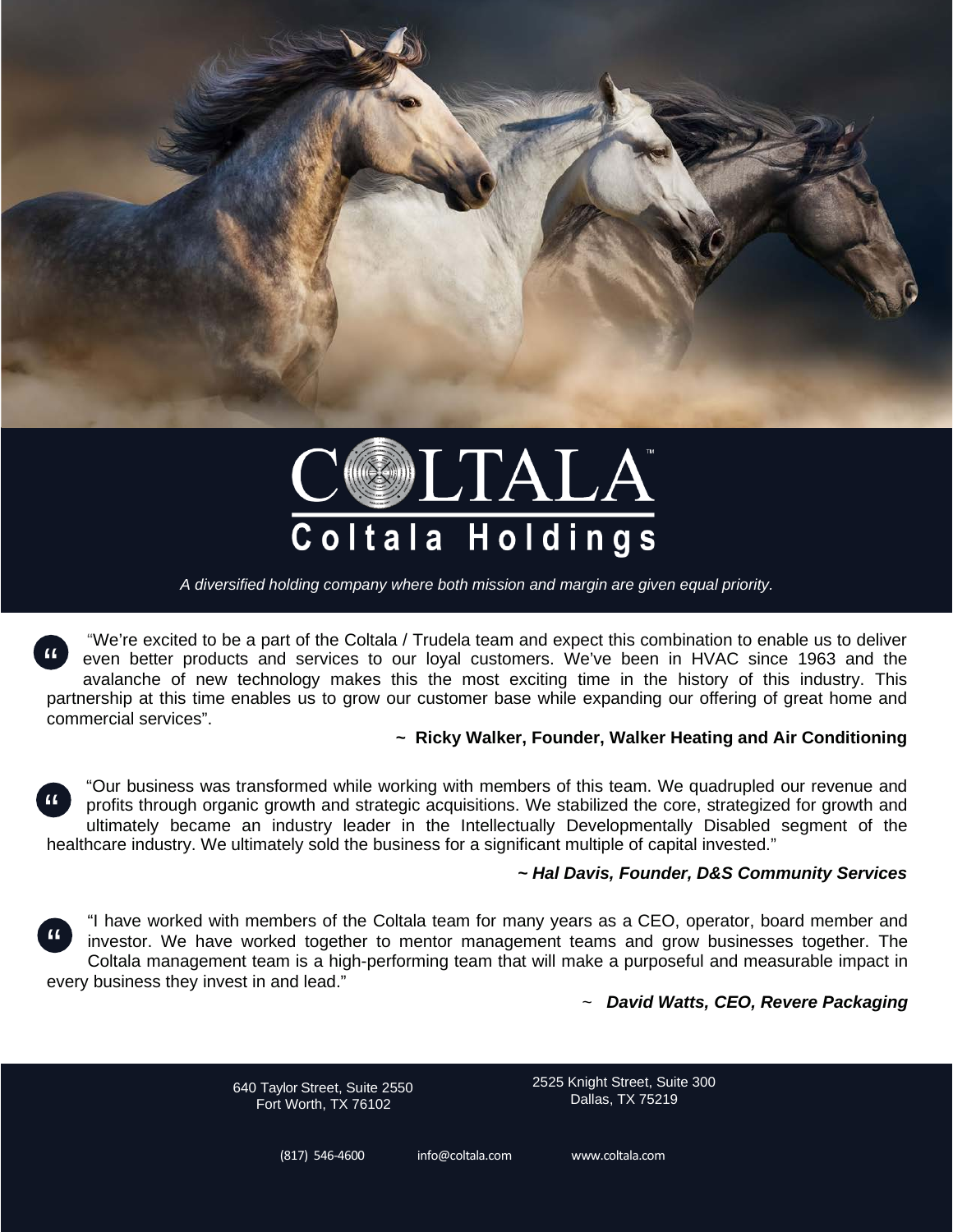

# FACT SHEET

# **Who We Are**

Coltala Holdings is a diversified holding company. We seek to unlock and unbridle the full potential of each business through the deployment of the Coltala Enterprise System (CES). The CES is a business system utilizing time tested FORTUNE 100 best practices and tools grounded in lean management principles.

## **What Makes Us Unique**

At Coltala, we build businesses of significance by establishing a foundation for each strategic platform where both Margin and Mission are given equal priority.

Our purpose-driven, people-centric approach to building businesses sets us apart. A firm-wide commitment to both mission and margin means we work alongside leaders to drive returns on both financial and human capital. At Coltala, we are a trusted partner to founders. We empower, support and enable our executive partners through our Coltala Enterprise System (CES).



Our unique structure also supports our approach by enabling us to hold investments indefinitely and build businesses that become best-in-class industry leaders. This long-term perspective encourages leadership teams to make decisions that benefit all stakeholders.

#### • **A Culture of Honor**

We are committed to being conscientious and honor-bound stewards of our family of businesses. Our *Honor-never-goes-out-of-style* attitude and code of conduct is evident in all of our transactions and relationships with our companies.

Edward Crawford, Co-founder and President, is a naval intelligence officer, an Afghanistan veteran and a Bronze Star recipient. He has lived by the code of Honor, Courage and Commitment and, along with the entire Coltala team, incorporates those ethics into our daily business practices.

• **A Deep Bench of Experience** – Over 100 years combined experience – a team united by a common vision, grounded in shared values and inspired by our unique purpose *to build businesses of significance by unlocking the potential in human capital, financial capital and technology***.**

Our management team has held senior executive positions with such iconic companies as The Boston Consulting Group, Goldman Sachs, and Dr. Pepper and are alumni of world-class educational institutions such as Harvard University, Cornell University, and MIT.

*"Our strategy is unique in that we acquire quality businesses and bring to them a level of resource*  and capability not generally available to companies of this size." *~ Ralph Manning*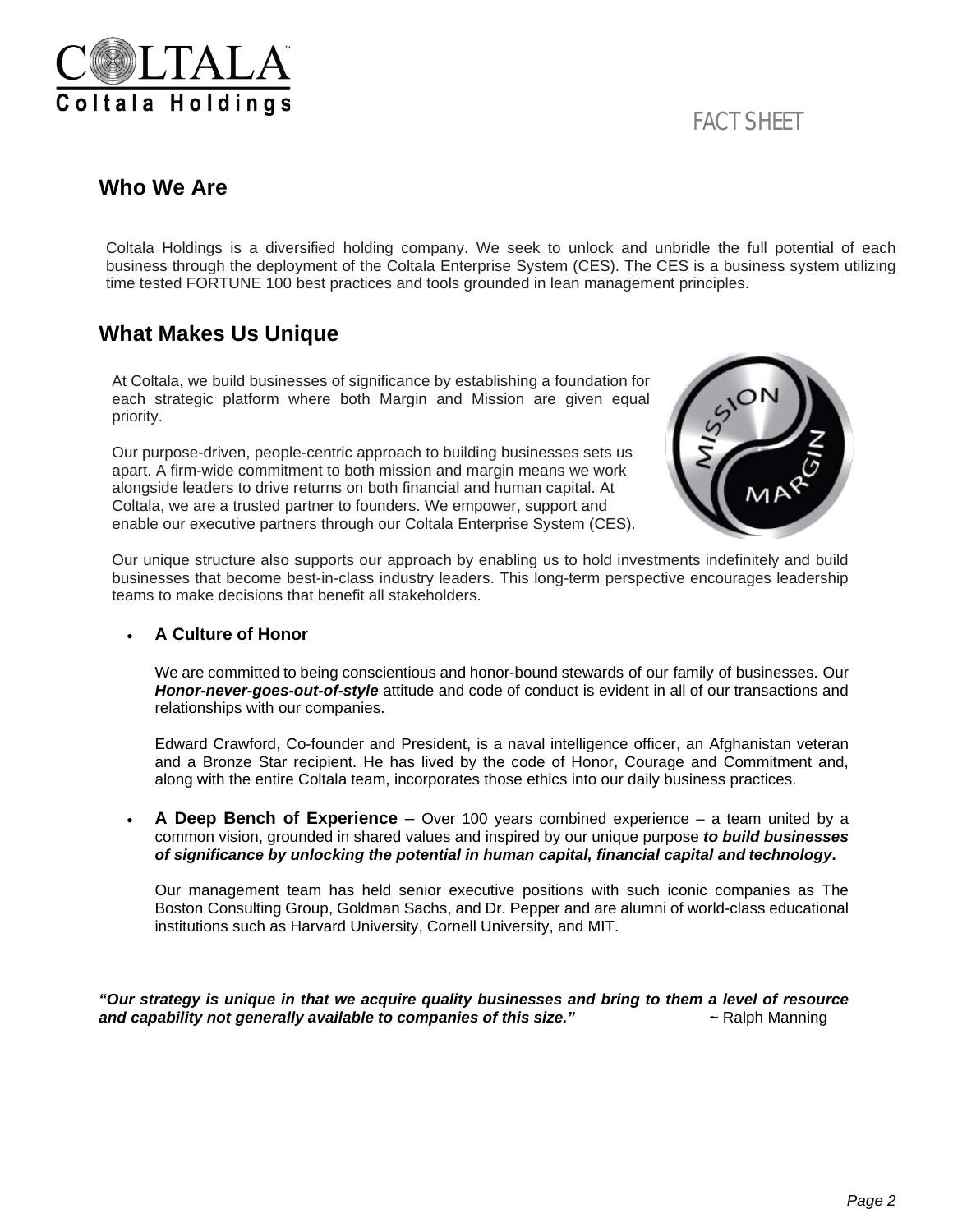Coltala Holdings family of businesses operates in several divisions including healthcare services, essential services, and manufacturing. Active operating divisions include:

#### **Healthcare Services – Choice Health at Home**

Choice Health at Home is a leading regional rehab, home health and hospice provider focused on quality patient services across the entire continuum of care. The company provides post-acute healthcare services to patients and clinics with home healthcare, hospice, rehabilitation therapy and chart coding services. Based in Tyler, Texas, the company has eight home health offices and three hospice operations in the state. Choice Health at Home serves over 110 contiguous counties in the state of Texas through their base of over 400 employees.

#### **Essential Services – Trudela**

Trüdela Partners is a DFW-based company specializing in home service repairs and maintenance. We focus on providing our customers with an exemplary customer experience through preventive maintenance and a first-time fix approach on service appointments. With over 70+ years in combined home services experience, the Trüdela Partners team is committed to operating with honesty and integrity in everything we do and treating our customers like family.

#### **Manufacturing – Revere Packaging**

Revere Packaging is a niche provider of single-use aluminum and plastic packaging solutions to the food service industry. The company delivers customized packaging solutions in unique order quantities on a made-to-order basis. Revere sells in many sales channels including airline, bakery, food distribution, frozen food, restaurant and supermarkets for use in a variety of applications including baking, roasting, packing, steaming and catering, and school programs.

#### **What is the Coltala Enterprise System?**

#### **The Coltala Enterprise System™ (CES) unbridles potential and builds the capabilities required to maximize potential and reach optimal scale in our businesses.**

The CES is a business system utilizing time tested FORTUNE 100 best practices and tools grounded in lean management principles. We seek to unlock and unbridle the full potential of each business. We believe this is best accomplished through a time-tested, disciplined approach that is based on four key components:

**People** – Assessing, managing and developing talent; building high-performing management teams that are bound by a common vision, values and purpose

**Plan** – A systematic and focused approach to strategy formulation and execution

**Process** – Replicable systems for process improvement and the implementation of our *Lean* business principles that advance a culture of continuous improvement

**Performance** – A systematic and disciplined approach to strategy execution combined with a measurement process that is linked to the strategy

#### **Investment Criteria**

- Strong brands in the Essential Services, Manufacturing, and Healthcare Services industries with the ability to scale
- Stable businesses with \$5-12 million EBITDA located in Texas or surrounding states

For more information please visit us at [www.coltala.com](http://www.coltala.com/) or call us at 817-546-4600.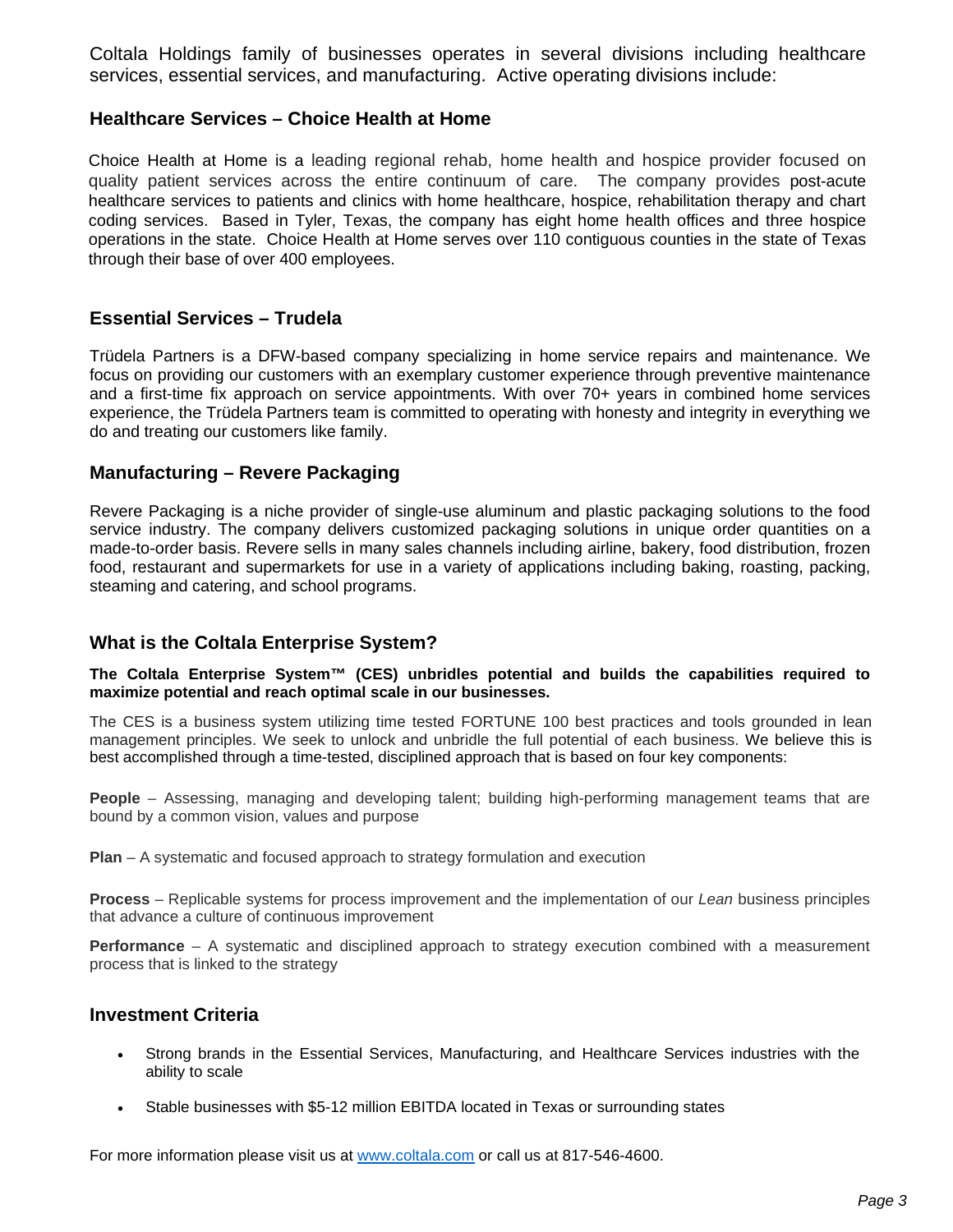

**Coltala Holdings** is a trusted partner to business owners who have made the decision to sell their business. We understand that making the decision to sell is a difficult one. As entrepreneurs ourselves, we have built numerous businesses. Selling to the right partner will allow founders to confidently transition to the next stage in their lives; resulting in financial rewards that they have earned and the freedom to enjoy those rewards while trusting that their life's work continues in the hands of a trusted partner.

#### **INDUSTRY STRUCTURE INVESTMENT CRITERIA**

Located in Texas or surrounding states \$5M - \$12M EBITDA

Highly Fragmented Industries

Growth-Oriented Management

Essential Services

Manufacturing

Healthcare Services

Majority Control Transaction Size \$30M - \$100M Corporate Carve-Out Family / Entrepreneur-Owned Businesses

**OUR DIFFERENCE**: Coltala Enterprise System

Over time, we have developed a disciplined approach to team building, strategy formulation, and process improvement to reach optimal scale while being committed stewards of our seller's legacy.

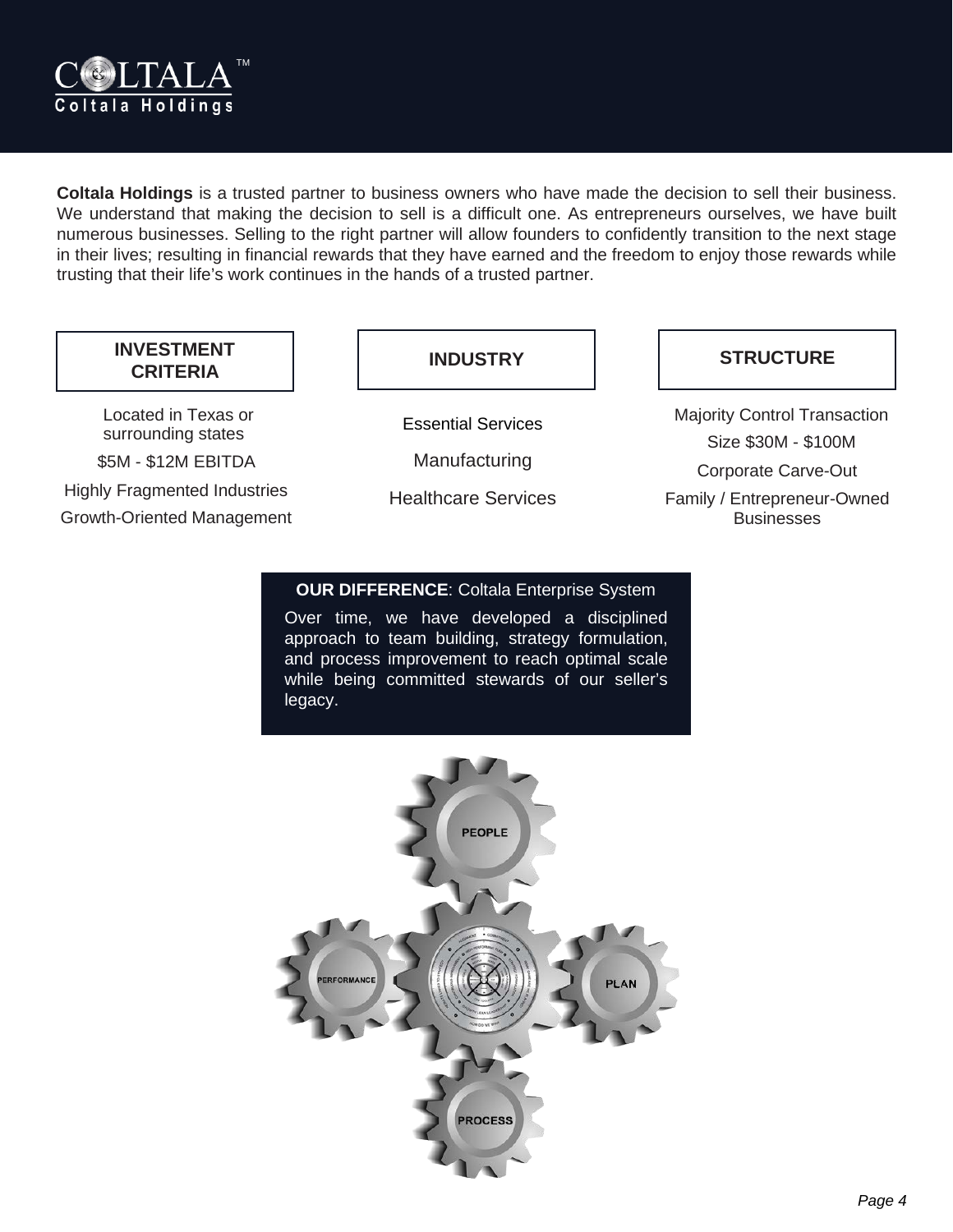

#### **WHAT WE DO**

Coltala Holdings is a lower middle market private investment firm that is structured as a *diversified holding company*. We seek to acquire quality businesses in partnership with management that have significant opportunities for enhancement through the application of the Coltala Enterprise System™.

#### **LEADERSHIP TEAM**

Co-founders Ralph Manning and Edward Crawford have collectively decades of investment, management and operations experience. The team has led performance-optimization and turnaround efforts at over 50 operating companies.



RALPH W. MANNING (Co-founder and CEO) is a private investor and most recently was a founding partner of Progress Equity Partners, Ltd. where he was active for fourteen years acquiring majority control of operating companies typically from founder entrepreneurs or owner operators. With over 20 years of direct investment experience, Mr. Manning has served in executive and board roles for numerous companies. He is a Harvard Business School OPM graduate, a Chartered Financial Analyst, and holds a BBA in Finance from TCU.



EDWARD J. CRAWFORD (Co-founder and President) was a Managing Director at Avesta Holdings leading capital and acquisitions and was previously a VP at Goldman Sachs where he was a trusted advisor to numerous CEOs, institutions, and company owners. He is a former Peace Corps volunteer and Naval Intelligence Officer who deployed to Afghanistan with a Spec Ops Task Force, earning the Bronze Star Medal. He holds a B.A. from TCU, three graduate degrees from Tulane, and an MBA from MIT as an MIT Sloan Leadership Fellow.



DAMON BAKER (Managing Director**)** has been implementing lean in consulting, operations, continuous improvement, and GM & VP-level leadership roles for such companies as Danaher, HNI, Eaton, Argo Consulting, Experian, and Winegard for over 20 years. Trained by disciples of the Toyota Production System, he worked in a Shingo Prize winning facility and is a Shingo Prize Examiner. Over his career he has demonstrated hands-on leadership and facilitation of 500+ kaizen events for 42 major corporations in 16 different countries. Damon led the North American Danaher Business System Office. While at Danaher, one of his mentored operating companies was nominated Most Improved Plant, and one of his facilities won Best Plant Worldwide 2 years in a row. Damon holds an MBA from St. Ambrose University and a Bachelor of Arts in Management and Marketing from Iowa Wesleyan University.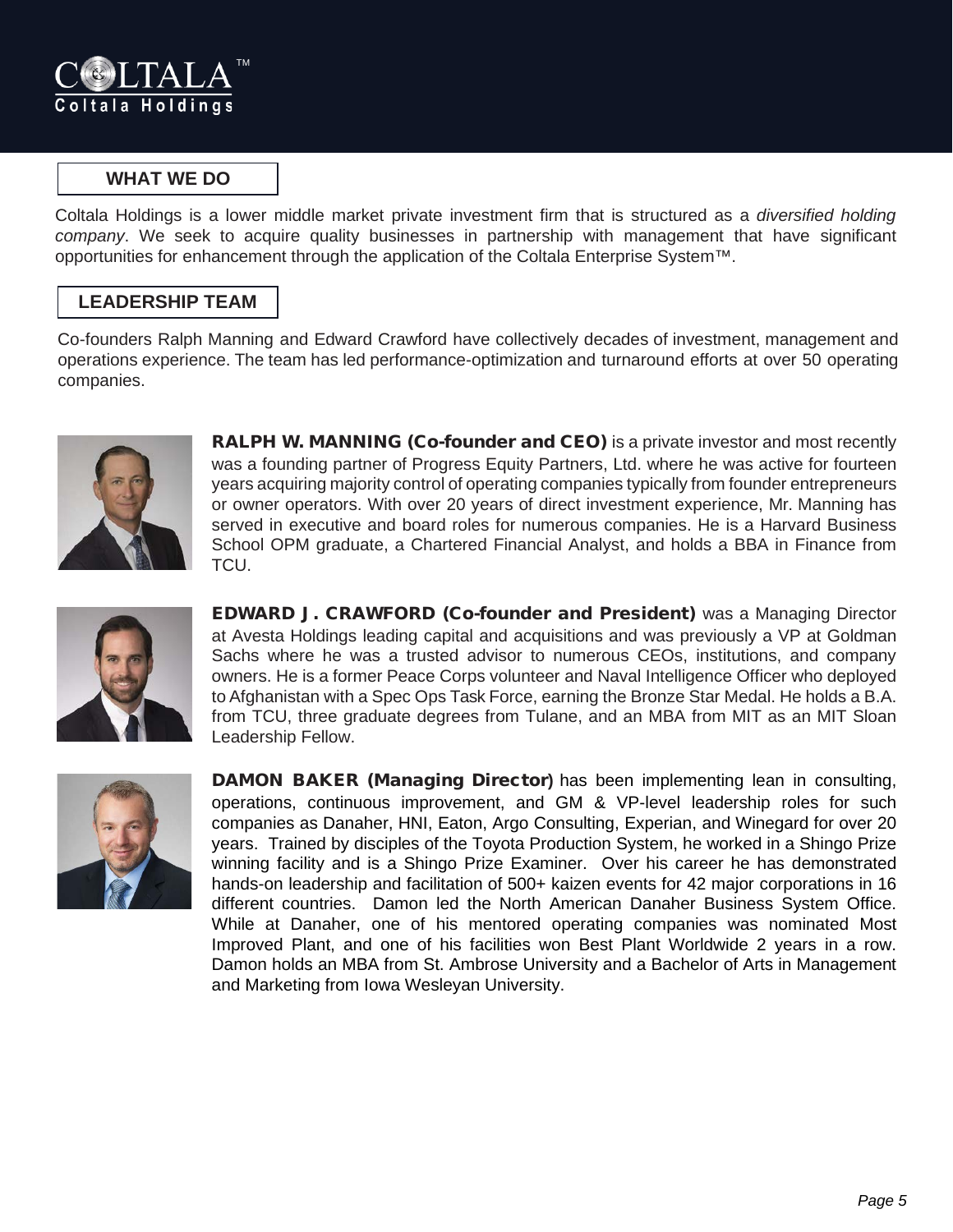

### **BOARD PARTNERS AND BOARD ADVISOR**



Darrell Bevelhymer (Board Partner) is a founding Board Partner of Coltala Holdings and a member of its Investment Committee, as well as a private investor and businessman. He is a co-founder of Tenaska, Inc., one of the top 25 largest privately held companies in the United States. Tenaska is also one of the largest private, independent energy companies in the United States, with a proven record of success in development, design, financing, construction management, energy marketing and operation of electric generating facilities. Mr. Bevelhymer serves as a consultant to Tenaska, Inc. and Tenaska Marketing Ventures, Inc., and serves as a Member of the Executive Board at Tenaska Marketing Ventures. Mr. Bevelhymer has over 20 years of experience in the electric utility industry and has deep expertise in the areas of complex deal flow, deal structure and industrial applications. He serves as the Board Member of Agricen LLC (f/k/a Advanced Microbial Solutions, L.L.C.). Mr. Bevelhymer served as the President and Chief Executive Officer of the Business Development Group for Tenaska, Inc. and currently serves as a Director of Tenaska, Inc. He graduated from Oklahoma State University.



**D. Scott Luttrell (Board Partner)** is a Founding Board Partner of Coltala Holdings, and a member of its Investment Committee. Mr. Luttrell is also the CEO and Chief Investment Officer of LCM Group, providing oversight for LCM Group's family office investment activities. Mr. Luttrell founded LCM Group in 1988 to diversify capital and focus on building an investment management business targeting the rapidly growing alternative investment sector. LCM launched its first global fixed income focused hedge fund that same year and in 1990 merged that hedge fund business with Caxton Corp, a leading NY based investment management firm, where Mr. Luttrell served as Principal and Managing Partner until his retirement from Caxton in 2000. Mr. Luttrell currently serves on the Board of Trustees and Chairman of the Investment Committee for the YMCA Retirement Fund, a \$7.2 billion retirement fund serving the employees of the YMCA. Mr. Luttrell also serves on several private company boards and is active in various academic and community organizations including serving on Southern Methodist University's Cox School Executive Board and the Cox School Alternative Asset Management Center Board of Advisors, is Chairman of the Board of Directors of HOI (Helping Others Internationally), Board of Directors of East-West Ministries, and the Board of Trustees to the National Christian Foundation of North Texas. Mr. Luttrell serves as Chairman of the Board of Advisors to North Avenue Capital and private equity firms Ballast Point Ventures and Mangrove Partners. Mr. Luttrell is also Founder and Trustee of The Light Foundation. Mr. Luttrell served for 12 years on the Board of Directors of Florida Bank Group, Inc., a Federal Reserve regulated bank holding company, until its sale to IberiaBank (IBKC: NASDAQ) and served for 14 years on the Board of Directors of Cbeyond, Inc.(CBEY:NASDAQ) prior to its sale to private company Birch Communications. Mr. Luttrell received his degree in Business Administration/Finance in 1977 from Southern Methodist University in Dallas, Texas. In 2001, Mr. Luttrell attended Harvard Business School's Executive Education program in Corporate Governance.



Charles L. (Chuck) Jarvie (Board Advisor) is a Founding Board Advisor of Coltala Holdings. His expertise is derived from over 50 years of executive management experience with well-regarded companies such as Procter and Gamble, Dr Pepper Co., Fidelity Investments, Schenley Industries, Host Communications and Guinness America. He has served on over 20 boards over the last 20 years. After twenty years with Procter & Gamble Company from 1959 to 1979, Mr. Jarvie served as President of Dr. Pepper Company from 1980 to 1983; Fidelity Investments Marketing Corp. from 1983 to 1984 and Chief Executive Officer at Schenley Industries, Inc. from 1984 to 1988. He served as President/Partner of Host Communications, Inc. from 1992 to 2000. His accomplishments include the acquisition of Canada Dry Corporation and the sale of Schenley Industries, Host Communications and New Era Beverage Company. He has been Chairman of J/P Management Associates, Inc. since 1990. He served as a Director of Electronic Cigarettes International Group, Ltd. from August 18, 2014 to March 6, 2015. He served as a Director of Guinness America, Inc. from 1988 to 1992 and Galaxy Nutritional Foods Inc. from 2002 to January 19, 2006. He is active in his community, Cornell University affairs, and a number of national organizations including BENS (Business Executives for National Security). Chuck is a graduate of Cornell University with a BS and MBA.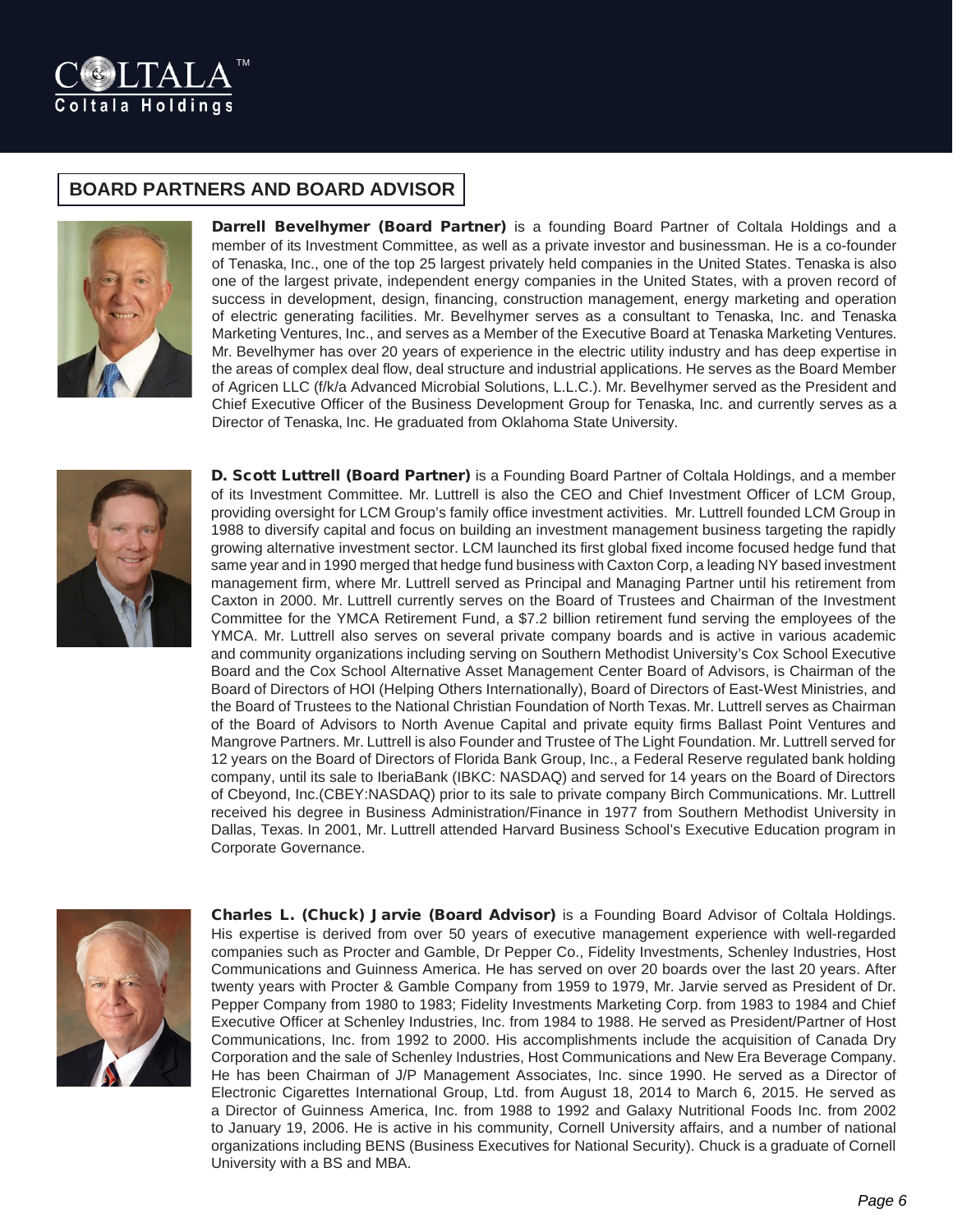

#### **BOARD PARTNERS AND BOARD ADVISOR**



**Chad Clawson (Board Advisor)** serves on the Board of Managers of Trudela Partners, a member of the Coltala family of businesses. He has more than 25 years of experience as a private equity Operating Partner and C-level executive. He has consistently created significant enterprise value, averaging a 4X return of investor capital over his career, with a typical engagement being 2-3 years to drive those results. Chad most recently served as CEO of Nutraceutical International Corporation, a market leading manufacturer and distributor of branded nutritional supplements and natural personal care products.

Previously, Chad served as a Principal and Operating Partner at American Capital where his assignments included Service Experts (Buyouts Magazine's 2016 Turnaround Deal of the Year), Paradigm Precision (Aerospace Manufacturing) and Global Conference Partners (Telecommunications). While at American Capital he served as CEO and COO of several firms, including those listed above, and received the firm's Lifeguard and Capital Gains awards for the largest recovery of value and the largest return on equity respectively.

Chad received two Master's degrees from M.I.T. (Business and Electrical Engineering/Computer Science) and two Bachelor's degrees from Utah State University (Electrical Engineering and Chemistry). While at M.I.T. he won the prestigious annual Entrepreneurial Competition and graduated in the top 5% of his class. He was also Utah State University's Scholar of the Year in 1991 and Valedictorian of the College of Science.



**Russell Hartsfield (Board Advisor)** serves as board advisor to Coltala and is currently President of RM10 Partners. He served as President of the Dallas Region and President of Sponsored Lending at Texas Capital Bank from 2013 until his retirement in June of 2020. Hartsfield joined Texas Capital Bank in 1999 as a senior relationship manager and was promoted to Executive Vice President and Manager of Corporate Banking in 2006. He was promoted to President in 2013.

As Dallas Region President, his duties included managing all Corporate Banking, Lender Finance, Healthcare Lending, Leasing, Real Estate Lending, Correspondent Banking, Financial Institutions, Asset Based Lending and Syndicated Finance for the Dallas region.

As President of Sponsored Lending, Hartsfield was responsible for all Private Equity or Sponsor backed activities for the Bank. Hartsfield has more than 25 years of Private Equity banking experience.

Prior to joining Texas Capital Bank, Hartsfield worked for Bank of America as a manager in the Dallas Commercial Banking Group. Before that, he was with Texas Commerce Bank, which is now a part of J.P. Morgan Chase as a senior relationship manager in the middle market group.

Hartsfield is active in the community, having served for four years on the Texas Tech College of Business Administration Advisory board, Advisory Board Member of the Lone Star CRA and New Capital Markets Funds, Board Member for DFW Commissions, Member of the North Texas Young Presidents Organization and is an active member of Christ Episcopal Church.

Hartsfield earned his Master of Business Administration Degree from Texas Tech University. He graduated from Texas Tech with a Bachelor of Business Administration degree in Finance and Accounting. He also attended the Southwestern Graduate of Banking at Southern Methodist University.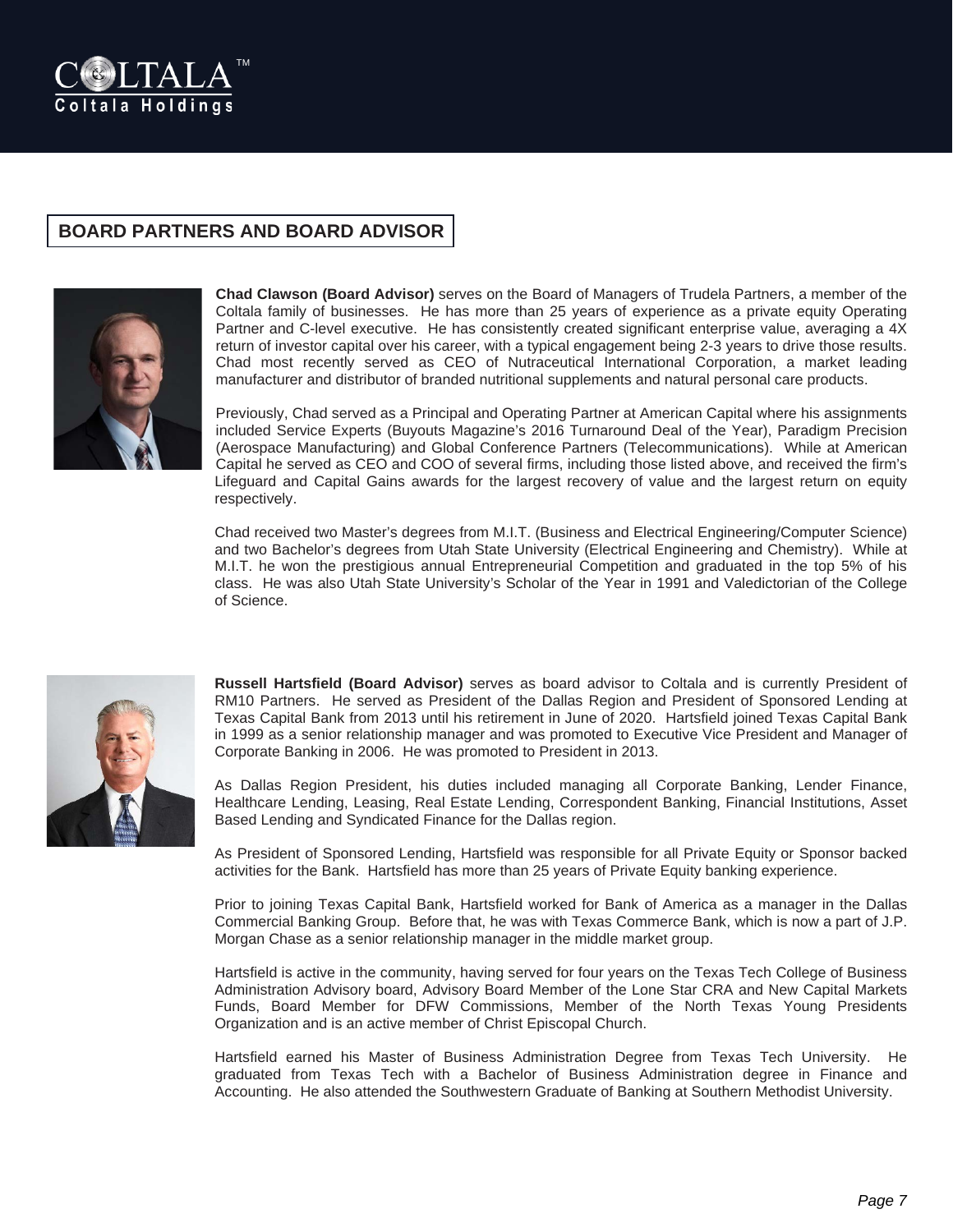



#### **Healthcare Services - Choice Health at Home**

**Choice Health at Home,** based in Tyler, Texas, has eight home health offices and three hospice operations in the state. Choice Home Care was founded in 2007 by an experienced licensed physical therapist with a vision to build a leading rehab, regional home health and hospice provider by focusing on quality patient services across the entire continuum of care. Choice Health at Home is rapidly growing and serves over 110 contiguous counties in the state of Texas through their base of over 400 employees.

Choice was founded in 2007 by David Jackson, a licensed physical therapist. At the heart of his decision to start the business, was his grandfather's struggle with Amyotrophic Lateral Sclerosis (Lou Gehrig's Disease) during his childhood. He was, and continues to be, forever grateful to the nurses, therapist, aides, and other healthcare providers that touched his family during that time. Every deed, every step, and every moment was cherished and appreciated. Our goal at Choice is to provide healthcare that enables our patients and their families. We hope that our deeds and care can enhance the steps, moments, and experiences for you and your family.

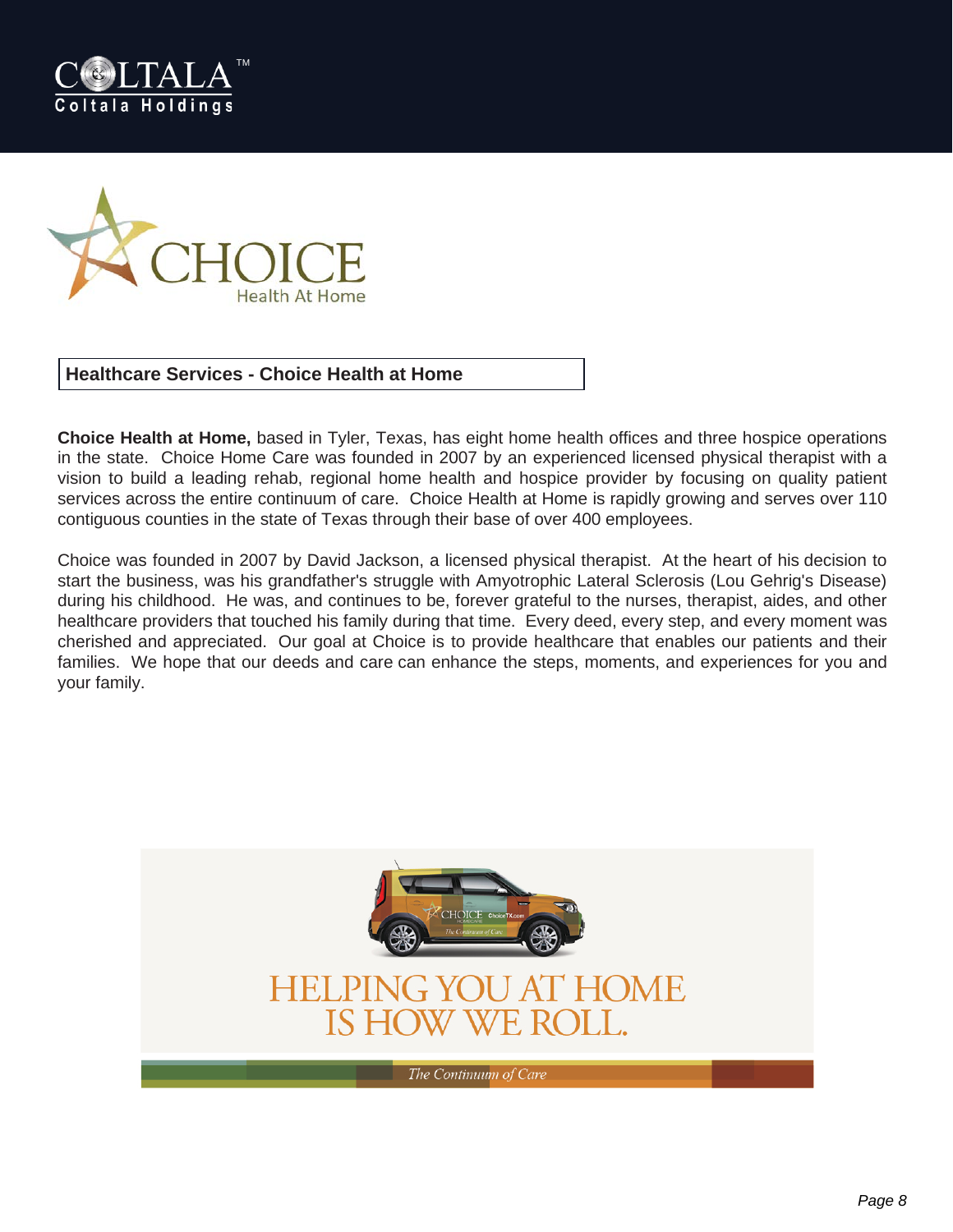

# Trüdela

#### **Essential Services - Trudela**

**Trüdela Partners** is a DFW-based company specializing in home service repairs and maintenance. We focus on providing our customers with an exemplary customer experience through preventive m aintenance and a first-time fix approach on service appointments. With over 70+ years in combined home services experience, the Trüdela Partners team is committed to operating with honesty and integrity in everything we do and treating our customers like family. We look forward to earning your business each and every time we provide services to you!

Add-on acquisition brands:

- 1. Metro Energy Savers is a leading HVAC firm serving communities in the DFW Metroplex since 1987. Based in Arlington, TX, Metro Energy provides service to customers in 28 locations in Trudela's key geographic area of Dallas-Fort Worth.
- 2. Walker Heating and Air Conditioning is a 57-year-old, family-operated business headquartered in Mesquite, TX serving the DFW area including: Carrollton, Farmers Branch, Garland, Mesquite, Plano, Richardson, Rockwall, Rowlett, Sachse, and The Park Cities.
- 3. Big Bear Air Conditioning and Heating based in Frisco, Texas has served Aubrey, Prosper, McKinney, Allen, Plano, The Colony and Little Elm since 2006.
- 4. North Texas Heating and Air Conditioning, founded in 1996, proudly serves the north corridor of the DFW metroplex including Argyle, Denton, Trophy Club, Justin, Southlake, Keller, Corinth Roanoke and more.



Walker **AIR CONDITIONING** & HEATING, INC. "WE SERVE TO SERVE AGAIN"